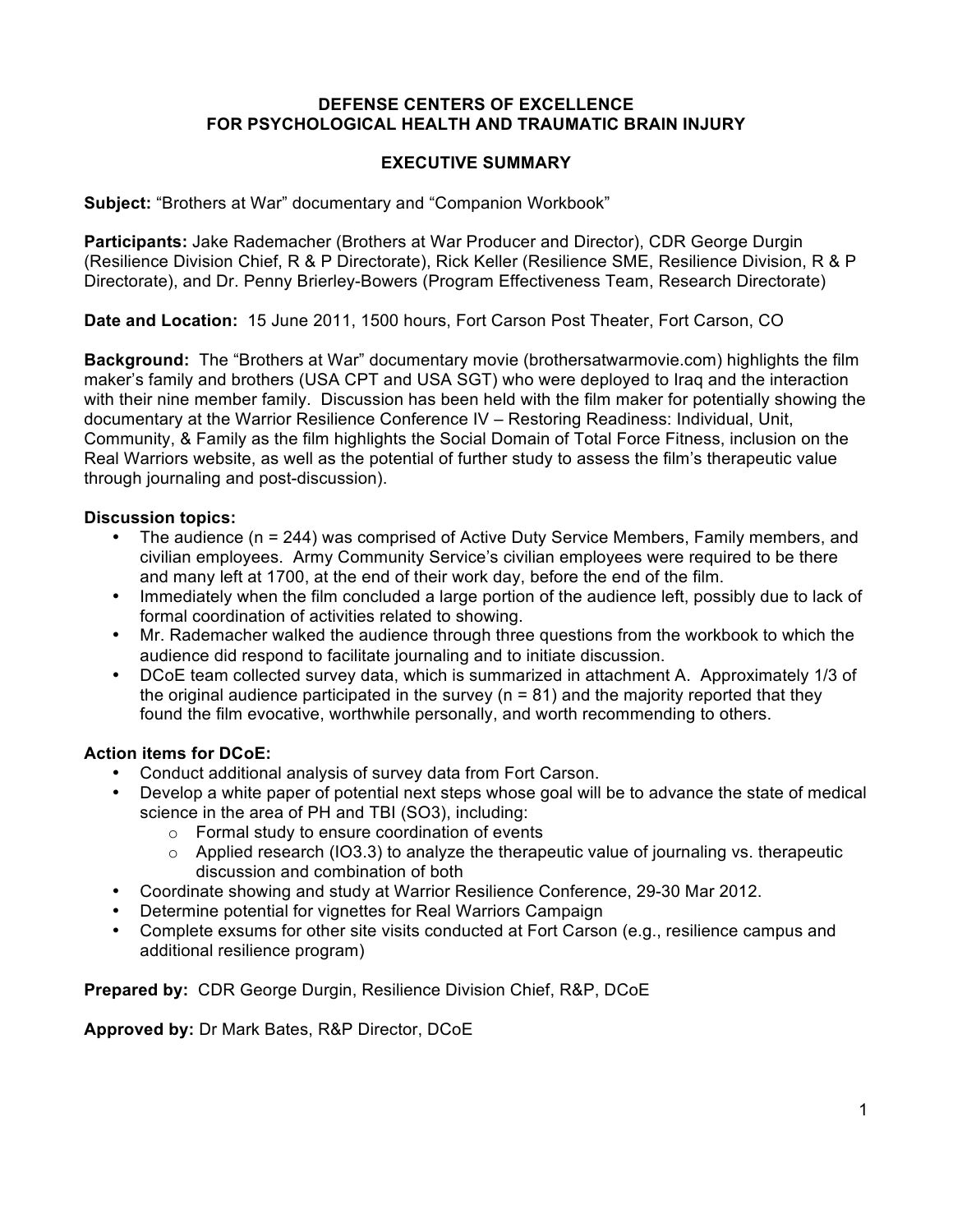# **ATTACHMENT A**

# **Brothers at War Film, Presentation and Workbook Survey Results**

A survey to assess the acceptance of the *Brothers at War* film, presentation and workbook was completed at FT Carson on 15 June 2011. Of the 244 people in the audience, 122 completed and returned surveys. Analysis of the *Brothers at War* survey showed an overall positive reaction to the film presentation, with respondents rating it as honest (4.6/5), worthwhile (4.2/5), engaging (4.2/5), deep (4.5/5), powerful (4.5/5), strong (4.5/5), sympathetic (4.1/5), and energized (4.0/5). This was further evidenced by the majority of respondents who reported willingness to recommend the film to others (94%). Additionally, it was well received by service members with a diverse background in that there was no statistically significant difference between service members by history of deployment or by experience in combat.

The following tables provide supporting data.

**Table 1. Demographic description of survey respondents by Army rank and family member status demonstrating that the majority of respondents were junior enlisted. Additionally, some service members were also family members.**

| <b>Rank</b>               | <b>Frequency</b> |
|---------------------------|------------------|
| Junior Enlisted (E1 - E4) | 81               |
| $NCO$ (E5 – E6)           | 13               |
| Senior NCO (E7 - E9)      | 1                |
| Junior Officer (O1 - O3)  | $\mathcal{P}$    |
| Senior Officer (O4+)      | 1                |
| <b>DFMWR</b>              | 1                |
| <b>Retired</b>            | $\mathcal{P}$    |
| <b>No Answer</b>          | 18               |
| <b>Family members</b>     | 54               |

**Table 2. Demonstrates that 23.5% of the service members had been deployed with 11.2% having direct exposure to combat, IED's, etc.** 

| Deployment to Iraq and/or Afghanistan |           | Direct exposure to combat, IED's, etc. |                  |            |
|---------------------------------------|-----------|----------------------------------------|------------------|------------|
| <b>Response</b>                       | Frequency | Percentage                             | <b>Frequency</b> | Percentage |
| <b>Yes</b>                            | 23        | 23.5%                                  | 11               | 11.2%      |
| No                                    | 74        | 75.5%                                  | 84               | 85.7%      |
| <b>No Answer</b>                      |           | $1.0\%$                                | 3                | 3.1%       |